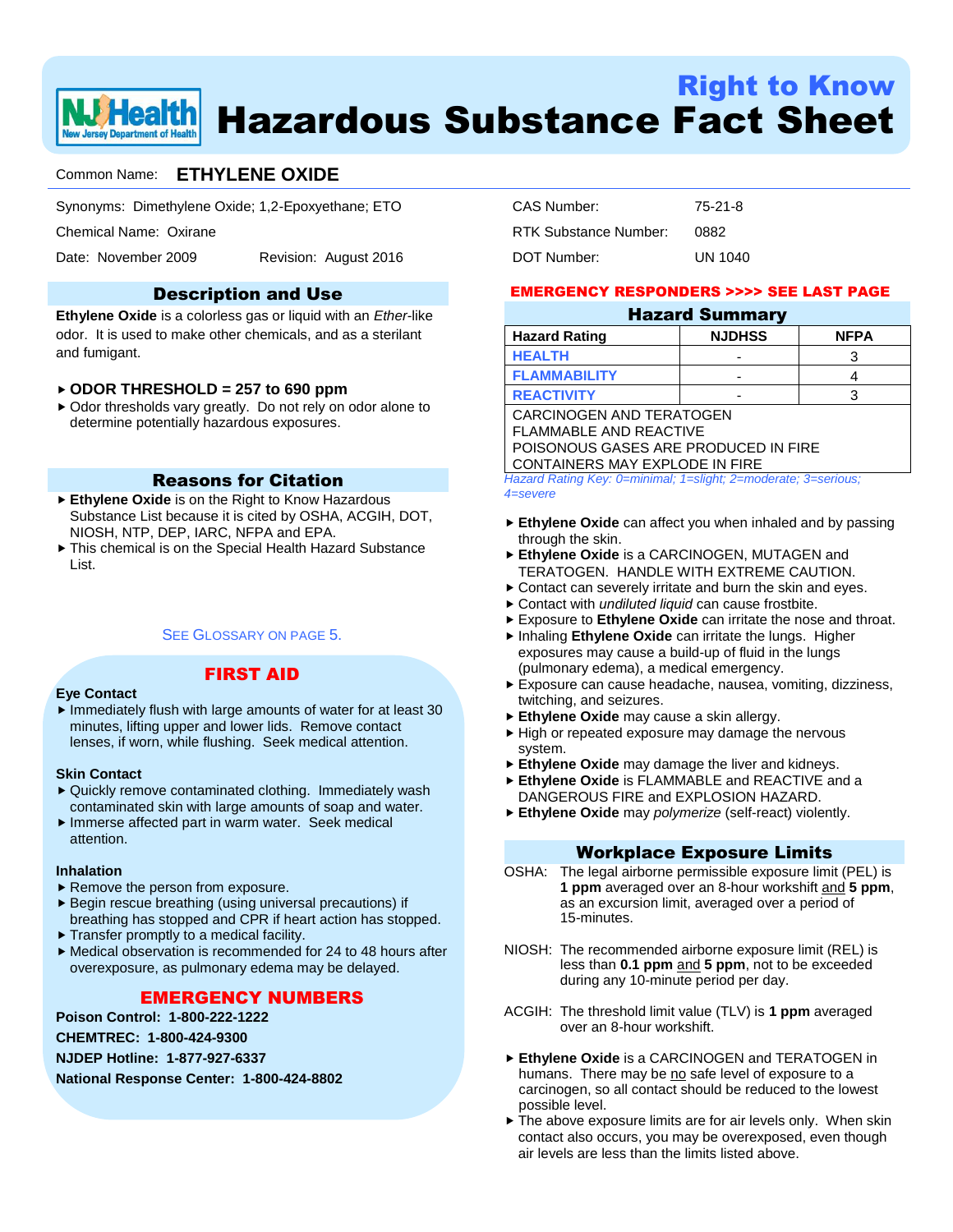# Determining Your Exposure

- Read the product manufacturer's Material Safety Data Sheet (MSDS) and the label to determine product ingredients and important safety and health information about the product mixture.
- For each individual hazardous ingredient, read the New Jersey Department of Health and Senior Services Hazardous Substance Fact Sheet, available on the RTK Program website (http://www.state.nj.us/health/workplacehealthandsafety/ri

ght-to-know/) or in your facility's RTK Central File or Hazard Communication Standard file.

- ▶ You have a right to this information under the New Jersey Worker and Community Right to Know Act, and the Public Employees Occupational Safety and Health (PEOSH) Act if you are a public worker in New Jersey, and under the federal Occupational Safety and Health Act (OSHA) if you are a private worker.
- ▶ The New Jersey Right to Know Act requires most employers to label chemicals in the workplace and requires public employers to provide their employees with information concerning chemical hazards and controls. The federal OSHA Hazard Communication Standard (29 CFR 1910.1200) and the PEOSH Hazard Communication Standard (N.J.A.C. 12:100-7) require employers to provide similar information and training to their employees.

This Fact Sheet is a summary of available information regarding the health hazards that may result from exposure. Duration of exposure, concentration of the substance and other factors will affect your susceptibility to any of the potential effects described below.

### Health Hazard Information

#### **Acute Health Effects**

The following acute (short-term) health effects may occur immediately or shortly after exposure to **Ethylene Oxide**:

- Contact can severely irritate and burn the skin and eyes with possible eye damage.
- Contact with *undiluted* liquid can cause frostbite.
- Exposure to **Ethylene Oxide** can irritate the nose and throat.
- Inhaling **Ethylene Oxide** can irritate the lungs causing coughing and/or shortness of breath. Higher exposures may cause a build-up of fluid in the lungs (pulmonary edema), a medical emergency, with severe shortness of breath.
- Exposure can cause headache, nausea, vomiting, dizziness, twitching, and seizures.

#### **Chronic Health Effects**

The following chronic (long-term) health effects can occur at some time after exposure to **Ethylene Oxide** and can last for months or years:

#### *Cancer Hazard*

 **Ethylene Oxide** is a CARCINOGEN in humans. There is evidence that it causes leukemia in humans and it has been shown to cause blood, stomach, lung, and other types of cancer in animals.

 Many scientists believe there is no safe level of exposure to a carcinogen.

#### *Reproductive Hazard*

- **Ethylene Oxide** may be a TERATOGEN in humans since it is a teratogen in animals.
- There is limited evidence that **Ethylene Oxide** causes spontaneous abortions.
- **Ethylene Oxide** may damage the developing fetus.
- **Ethylene Oxide** may damage the testes (male reproductive glands).

#### *Other Effects*

- **Ethylene Oxide** may cause a skin allergy. If allergy develops, very low future exposure can cause itching and a skin rash.
- **Ethylene Oxide** can irritate the lungs. Repeated exposure may cause bronchitis to develop with coughing, phlegm, and/or shortness of breath.
- $\blacktriangleright$  High or repeated exposure may damage the nerves causing weakness, "pins and needles," and poor coordination in the arms and legs.
- **Ethylene Oxide** may damage the liver and kidneys.

#### Medical

#### **Medical Testing**

Before first exposure and every 12 months thereafter, OSHA requires your employer to provide (for persons exposed to **0.5 ppm** of **Ethylene Oxide**) a work and medical history and exam, which shall include:

- ► Chest x-ray and lung function tests
- Exam of the nervous system

If symptoms develop or overexposure is suspected, the following are recommended:

- Evaluation by a qualified allergist can help diagnose skin allergy
- Consider chest x-ray after acute overexposure
- Liver and kidney function tests

OSHA requires your employer to provide you and your doctor with a copy of the OSHA **Ethylene Oxide** Standard (29 CFR 1910.1047).

Any evaluation should include a careful history of past and present symptoms with an exam. Medical tests that look for damage already done are not a substitute for controlling exposure.

Request copies of your medical testing. You have a legal right to this information under the OSHA Access to Employee Exposure and Medical Records Standard (29 CFR 1910.1020).

#### **Mixed Exposures**

- ▶ Smoking can cause heart disease, lung cancer, emphysema, and other respiratory problems. It may worsen respiratory conditions caused by chemical exposure. Even if you have smoked for a long time, stopping now will reduce your risk of developing health problems.
- More than light alcohol consumption can cause liver damage. Drinking alcohol can increase the liver damage caused by **Ethylene Oxide**.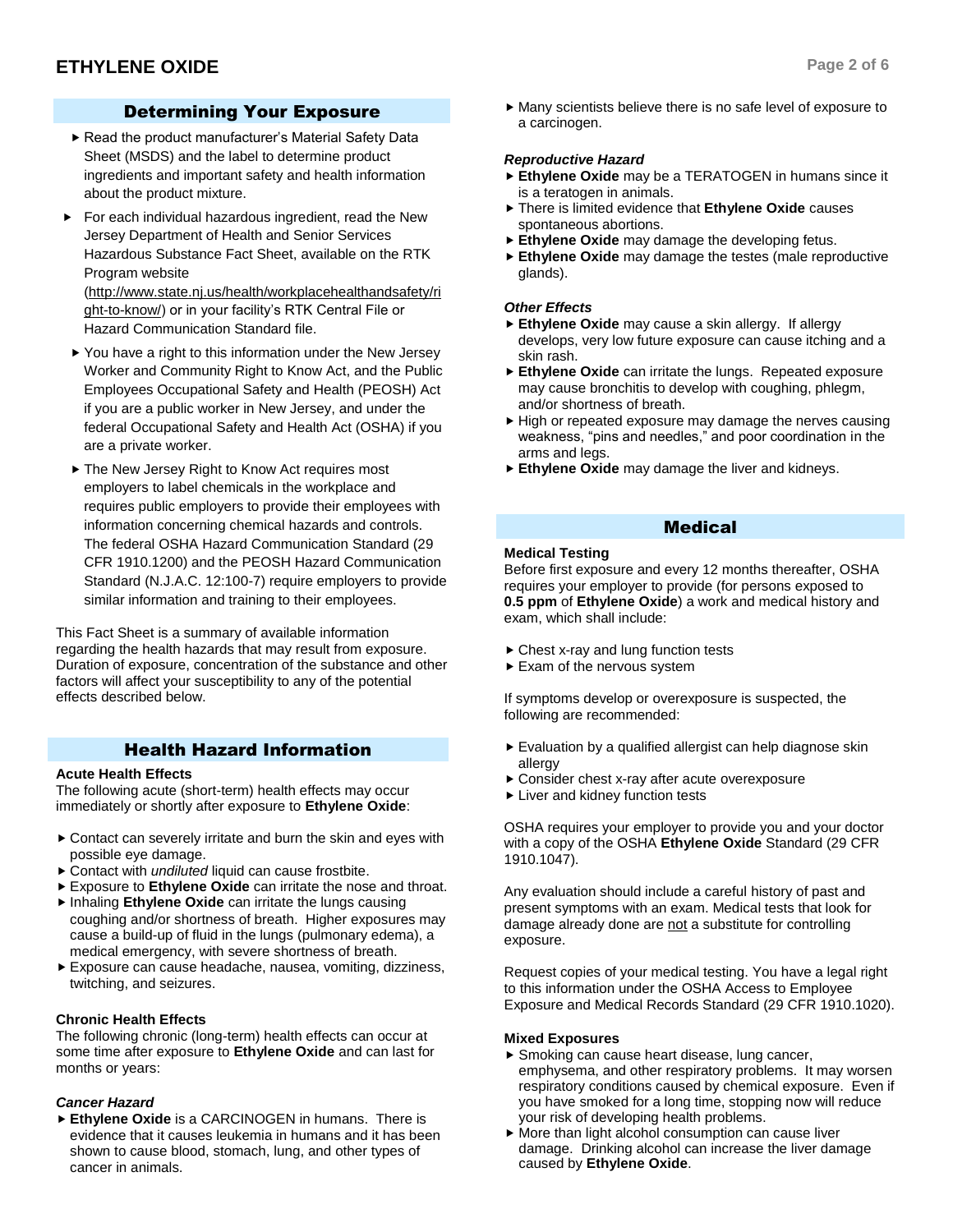# Workplace Controls and Practices

Very toxic chemicals, or those that are reproductive hazards or sensitizers, require expert advice on control measures if a less toxic chemical cannot be substituted. Control measures include: (1) enclosing chemical processes for severely irritating and corrosive chemicals, (2) using local exhaust ventilation for chemicals that may be harmful with a single exposure, and (3) using general ventilation to control exposures to skin and eye irritants. For further information on workplace controls, consult the NIOSH document on Control Banding a[t www.cdc.gov/niosh/topics/ctrlbanding/.](http://www.cdc.gov/niosh/topics/ctrlbanding/)

The following work practices are also recommended:

- Label process containers.
- $\blacktriangleright$  Provide employees with hazard information and training.
- Monitor airborne chemical concentrations.
- Use engineering controls if concentrations exceed recommended exposure levels.
- ▶ Provide eye wash fountains and emergency showers.
- Wash or shower if skin comes in contact with a hazardous material.
- Always wash at the end of the workshift.
- ▶ Change into clean clothing if clothing becomes contaminated.
- ▶ Do not take contaminated clothing home.
- ▶ Get special training to wash contaminated clothing.
- ▶ Do not eat, smoke, or drink in areas where chemicals are being handled, processed or stored.
- Wash hands carefully before eating, smoking, drinking, applying cosmetics or using the toilet.

In addition, the following may be useful or required:

- Specific actions are required for this chemical by OSHA. Refer to the OSHA **Ethylene Oxide** Standard (29 CFR 1910.1047) and the *Compressed gases* Standard (29 CFR 1920.101).
- Before entering a confined space where **Ethylene Oxide** may be present, check to make sure that an explosive concentration does not exist.
- Where possible, transfer **Ethylene Oxide** from cylinders or other containers to process containers in an enclosed system.

### Personal Protective Equipment

The OSHA Personal Protective Equipment Standard (29 CFR 1910.132) requires employers to determine the appropriate personal protective equipment for each hazard and to train employees on how and when to use protective equipment.

The following recommendations are only guidelines and may not apply to every situation.

#### **Gloves and Clothing**

 Avoid skin contact with **Ethylene Oxide**. Wear personal protective equipment made from material which can not be permeated or degraded by this substance. Safety equipment suppliers and manufacturers can provide recommendations on the most protective glove and clothing material for your operation.

- ▶ Safety equipment manufacturers recommend Butyl and Silver Shield®/4H® for gloves, and CPF 3, BR, Responder®, and TK; and Trellchem® HPS and VPS, or the equivalent, as protective materials for clothing.
- All protective clothing (suits, gloves, footwear, headgear) should be clean, available each day, and put on before work.

#### **Eye Protection**

- Wear non-vented, impact resistant goggles when working with fumes, gases, or vapors.
- ► Wear a face shield along with goggles when working with corrosive, highly irritating or toxic substances.
- ▶ Do not wear contact lenses when working with this substance.

#### **Respiratory Protection**

*Improper use of respirators is dangerous.* Respirators should only be used if the employer has implemented a written program that takes into account workplace conditions, requirements for worker training, respirator fit testing, and medical exams, as described in the OSHA Respiratory Protection Standard (29 CFR 1910.134).

- Where the potential exists for exposure over **1 ppm**, use a NIOSH approved supplied-air respirator with a full facepiece operated in a pressure-demand or other positive-pressure mode. For increased protection use in combination with an auxiliary self-contained breathing apparatus or an emergency escape air cylinder.
- Exposure to **800 ppm** is immediately dangerous to life and health. If the possibility of exposure above **800 ppm** exists, use a NIOSH approved self-contained breathing apparatus with a full facepiece operated in a pressure-demand or other positive-pressure mode equipped with an emergency escape air cylinder.

### Fire Hazards

If employees are expected to fight fires, they must be trained and equipped as stated in the OSHA Fire Brigades Standard (29 CFR 1910.156).

- **Ethylene Oxide** is a FLAMMABLE GAS.
- $\triangleright$  Use dry chemical, CO<sub>2</sub>, water spray, alcohol-resistant foam or other foam as extinguishing agents.
- ► Let fire burn if it cannot be stopped.
- **Ethylene Oxide** must be diluted with 24 parts water to 1 part **Ethylene Oxide** to stop flammability.
- POISONOUS GASES ARE PRODUCED IN FIRE.
- CONTAINERS MAY EXPLODE IN FIRE.
- Use water spray to keep fire-exposed containers cool.
- ▶ Vapor is heavier than air and may travel a distance to cause a fire or explosion far from the source.
- **Ethylene Oxide** forms an ignitable vapor/air mixture in closed tanks or containers.
- Heat or contamination may cause **Ethylene Oxide** to *Polymerize* (self-react) violently.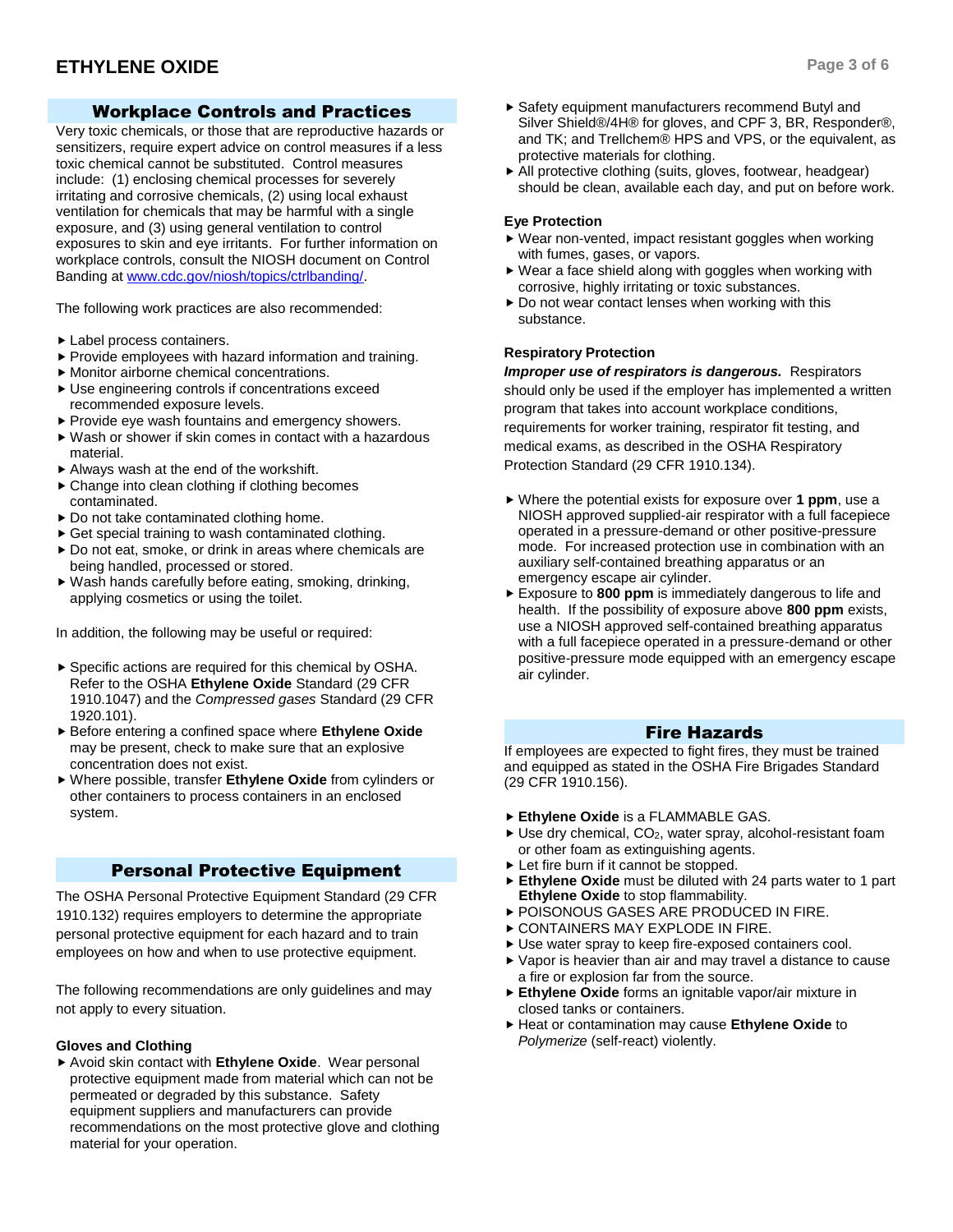# **ETHYLENE OXIDE Page 4 of 6**

### Spills and Emergencies

If employees are required to clean-up spills, they must be properly trained and equipped. The OSHA Hazardous Waste Operations and Emergency Response Standard (29 CFR 1910.120) may apply.

If *liquid* **Ethylene Oxide** is spilled or leaked, take the following steps:

- Evacuate personnel and secure and control entrance to the area.
- Eliminate all ignition sources.
- Absorb liquids in vermiculite, dry sand, earth, or a similar material and place into sealed containers for disposal.

If **Ethylene Oxide** *gas* is leaked, take the following steps:

- Evacuate personnel and secure and control entrance to the area.
- Eliminate ignition sources.
- ▶ Ventilate area of leak to disperse the gas.
- ▶ Stop flow of gas. If source of leak is a cylinder and the leak cannot be stopped in place, remove the leaking cylinder to a safe place in the open air, and repair leak or allow cylinder to empty.
- Ventilate area of spill or leak.
- ▶ Keep Ethylene Oxide out of confined spaces, such as sewers, because of the possibility of an explosion.
- ► Turn leaking cylinder with leak up to prevent escape of gas in the liquid state.
- It may be necessary to contain and dispose of **Ethylene Oxide** as a HAZARDOUS WASTE. Contact your state Department of Environmental Protection (DEP) or your regional office of the federal Environmental Protection Agency (EPA) for specific recommendations.

# Handling and Storage

Prior to working with **Ethylene Oxide** you should be trained on its proper handling and storage.

- **Ethylene Oxide** *polymerizes* (self-reacts) violently on contact with HEAT; STRONG ACIDS (such as HYDROCHLORIC, SULFURIC and NITRIC); STRONG BASES (such as SODIUM HYDROXIDE and POTASSIUM HYDROXIDE); METAL CHLORIDES (such as FERRIC CHLORIDE and MAGNESIUM CHLORIDE); and METAL OXIDES (such as ALUMINUM OXIDE and COPPER OXIDE).
- **Ethylene Oxide** is extremely explosive in the presence of OXIDIZING AGENTS (such as PERCHLORATES, PEROXIDES, PERMANGANATES, CHLORATES, NITRATES, CHLORINE, BROMINE and FLUORINE) and AIR.
- **Ethylene Oxide** is not compatible with AMMONIA; METALS (such as POTASSIUM, SILVER and MERCURY); ALCOHOLS; MERCAPTANS; CYANIDES; AMINES; and HALOGENATED HYDROCARBONS (such as METHYLENE CHLORIDE and TRICHLOROETHYLENE).
- Store in tightly closed containers in a cool, well-ventilated area away from SUNLIGHT and COMBUSTIBLES.
- ▶ Sources of ignition, such as smoking and open flames, are prohibited where **Ethylene Oxide** is used, handled, or stored.
- Metal containers involving the transfer of **Ethylene Oxide** should be grounded and bonded.
- Use explosion-proof electrical equipment and fittings wherever **Ethylene Oxide** is used, handled, manufactured, or stored.
- Use only non-sparking tools and equipment, especially when opening and closing containers of **Ethylene Oxide**.
- Avoid using **Ethylene Oxide** in systems with METAL FITTINGS containing COPPER, SILVER or MERCURY.

# Occupational Health Information Resources

The New Jersey Department of Health and Senior Services, Occupational Health Service, offers multiple services in occupational health. These services include providing informational resources, educational materials, public presentations, and industrial hygiene and medical investigations and evaluations.

#### **For more information, please contact:**

New Jersey Department of Health & Senior Services Right to Know Program PO Box 368 Trenton, NJ 08625-0368 Phone: 609-984-2202 Fax: 609-984-7407 E-mail: rtk@doh.nj.gov Web address: http://www.state.nj.us/health/workplacehealthandsafety/ right-to-know/

*The Right to Know Hazardous Substance Fact Sheets are not intended to be copied and sold for commercial purposes.*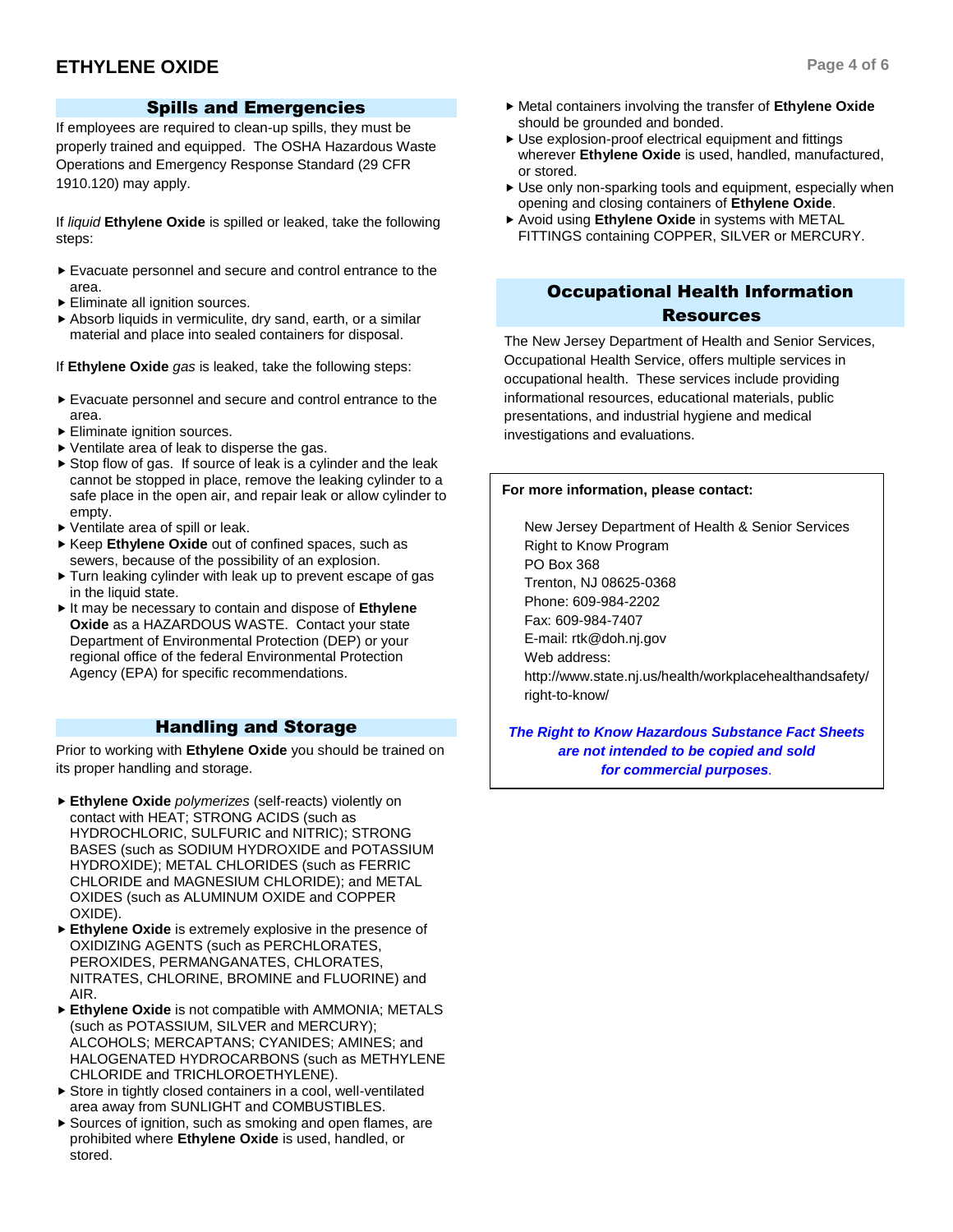# **ETHYLENE OXIDE Page 5 of 6**

#### **GLOSSARY**

**ACGIH** is the American Conference of Governmental Industrial Hygienists. They publish guidelines called Threshold Limit Values (TLVs) for exposure to workplace chemicals.

**Acute Exposure Guideline Levels** (AEGLs) are established by the EPA. They describe the risk to humans resulting from once-in-a lifetime, or rare, exposure to airborne chemicals.

**Boiling point** is the temperature at which a substance can change its physical state from a liquid to a gas.

A **carcinogen** is a substance that causes cancer.

The **CAS number** is unique, identifying number, assigned by the Chemical Abstracts Service, to a specific chemical.

**CFR** is the Code of Federal Regulations, which are the regulations of the United States government.

A **combustible** substance is a solid, liquid or gas that will burn.

A **corrosive** substance is a gas, liquid or solid that causes destruction of human skin or severe corrosion of containers.

The **critical temperature** is the temperature above which a gas cannot be liquefied, regardless of the pressure applied.

**DEP** is the New Jersey Department of Environmental Protection.

**DOT** is the Department of Transportation, the federal agency that regulates the transportation of chemicals.

**EPA** is the Environmental Protection Agency, the federal agency responsible for regulating environmental hazards.

**ERG** is the Emergency Response Guidebook. It is a guide for emergency responders for transportation emergencies involving hazardous substances.

**Emergency Response Planning Guideline** (ERPG) values provide estimates of concentration ranges where one reasonably might anticipate observing adverse effects.

A **fetus** is an unborn human or animal.

A **flammable** substance is a solid, liquid, vapor or gas that will ignite easily and burn rapidly.

The **flash point** is the temperature at which a liquid or solid gives off vapor that can form a flammable mixture with air.

**IARC** is the International Agency for Research on Cancer, a scientific group.

**Ionization Potential** is the amount of energy needed to remove an electron from an atom or molecule. It is measured in electron volts.

**IRIS** is the Integrated Risk Information System database on human health effects that may result from exposure to various chemicals, maintained by federal EPA.

**LEL** or **Lower Explosive Limit**, is the lowest concentration of a combustible substance (gas or vapor) in the air capable of continuing an explosion.

**mg/m3** means milligrams of a chemical in a cubic meter of air. It is a measure of concentration (weight/volume).

A **mutagen** is a substance that causes mutations. A **mutation** is a change in the genetic material in a body cell. Mutations can lead to birth defects, miscarriages, or cancer.

**NFPA** is the National Fire Protection Association. It classifies substances according to their fire and explosion hazard.

**NIOSH** is the National Institute for Occupational Safety and Health. It tests equipment, evaluates and approves respirators, conducts studies of workplace hazards, and proposes standards to OSHA.

**NTP** is the National Toxicology Program which tests chemicals and reviews evidence for cancer.

**OSHA** is the federal Occupational Safety and Health Administration, which adopts and enforces health and safety standards.

**PEOSHA** is the New Jersey Public Employees Occupational Safety and Health Act, which adopts and enforces health and safety standards in public workplaces.

**Permeated** is the movement of chemicals through protective materials.

**ppm** means parts of a substance per million parts of air. It is a measure of concentration by volume in air.

**Protective Action Criteria** (PAC) are values established by the Department of Energy and are based on AEGLs and ERPGs. They are used for emergency planning of chemical release events.

A **reactive** substance is a solid, liquid or gas that releases energy under certain conditions.

**STEL** is a Short Term Exposure Limit which is usually a 15 minute exposure that should not be exceeded at any time during a work day.

A **teratogen** is a substance that causes birth defects by damaging the fetus.

**UEL** or **Upper Explosive Limit** is the highest concentration in air above which there is too much fuel (gas or vapor) to begin a reaction or explosion.

**Vapor Density** is the ratio of the weight of a given volume of one gas to the weight of another (usually *Air*), at the same temperature and pressure.

The **vapor pressure** is a force exerted by the vapor in equilibrium with the solid or liquid phase of the same substance. The higher the vapor pressure the higher concentration of the substance in air.